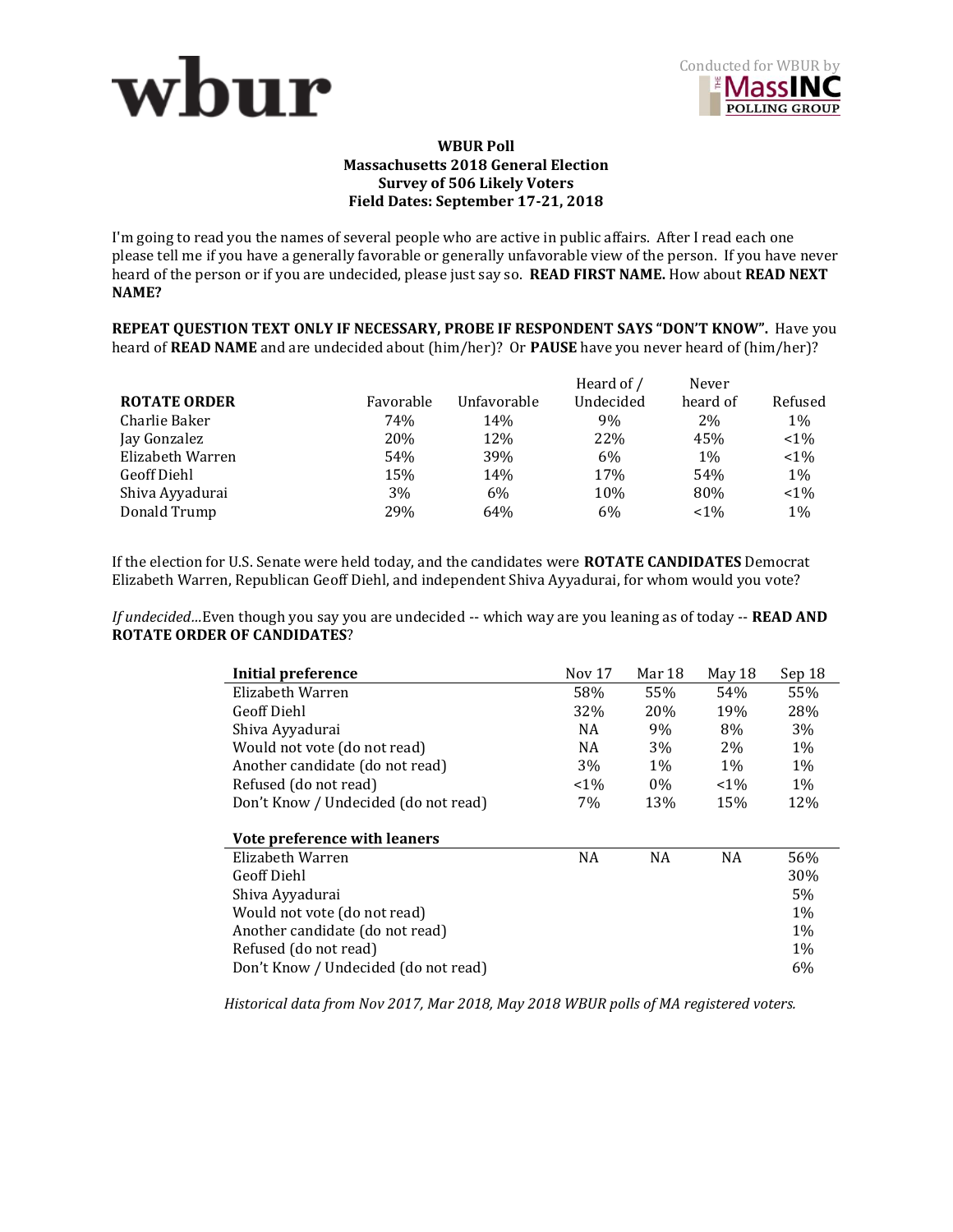If the election for Governor of Massachusetts were held today, and the candidates were **ROTATE CANDIDATES** Democrat Jay Gonzalez and Republican Charlie Baker, for whom would you vote?

*If undecided…*Even though you say you are undecided -- which way are you leaning as of today -- **READ AND ROTATE ORDER OF CANDIDATES**?

|                                      | Nov 17    | Mar 18    | May 18     | Sep 18 |
|--------------------------------------|-----------|-----------|------------|--------|
| Jay Gonzalez                         | 19%       | 21%       | <b>20%</b> | 22%    |
| Charlie Baker                        | 59%       | 60%       | 60%        | 66%    |
| Would not vote (do not read)         | NA        | 2%        | $1\%$      | $1\%$  |
| Another candidate (do not read)      | 3%        | 2%        | $1\%$      | $1\%$  |
| Refused (do not read)                | $1\%$     | $< 1\%$   | $< 1\%$    | $1\%$  |
| Don't Know / Undecided (do not read) | 18%       | 15%       | 19%        | 10%    |
|                                      |           |           |            |        |
| Vote preference with leaners         |           |           |            |        |
| Jay Gonzalez                         | <b>NA</b> | <b>NA</b> | NA         | 24%    |
| Charlie Baker                        |           |           |            | 68%    |
| Another candidate (do not read)      |           |           |            | $1\%$  |
| Would not vote (do not read)         |           |           |            | $1\%$  |
| Refused (do not read)                |           |           |            | $1\%$  |
| Don't Know / Undecided (do not read) |           |           |            | 6%     |

## **Now I would like to ask you about several questions that will be on the ballot this November.**

There will be a measure on the November ballot dealing with nurse staffing levels. A "yes" vote would limit how many patients could be assigned to each registered nurse in Massachusetts hospitals and certain other health care facilities. A "no" vote would make no change in the current laws regarding patient-to-nurse limits. If the election for this measure were held today, would you vote yes or no? **REREAD FULL DESCRIPTION OF YES AND NO VOTE, IF REQUESTED.** 

**IF UNDECIDED:** How are you leaning as of today?

| <b>Yes</b>                        | 44%   |
|-----------------------------------|-------|
| Nο                                | 44%   |
| Don't Know / Undecided (not read) | 12%   |
| Refused (not read)                | $1\%$ |

There will be a measure on the November ballot dealing with money in elections. A "yes" vote would create a citizens commission to advance an amendment to the United States Constitution to limit the influence of money in elections and establish that corporations do not have the same rights as human beings. A "no" vote would not create this commission. If the election for this measure were held today, would you vote yes or no? **REREAD FULL DESCRIPTION OF YES AND NO VOTE, IF REQUESTED.** 

**IF UNDECIDED:** How are you leaning as of today?

| Yes                               | 66%             |
|-----------------------------------|-----------------|
| No                                | 24 <sub>%</sub> |
| Don't Know / Undecided (not read) | 9%              |
| Refused (not read)                | ${<}1\%$        |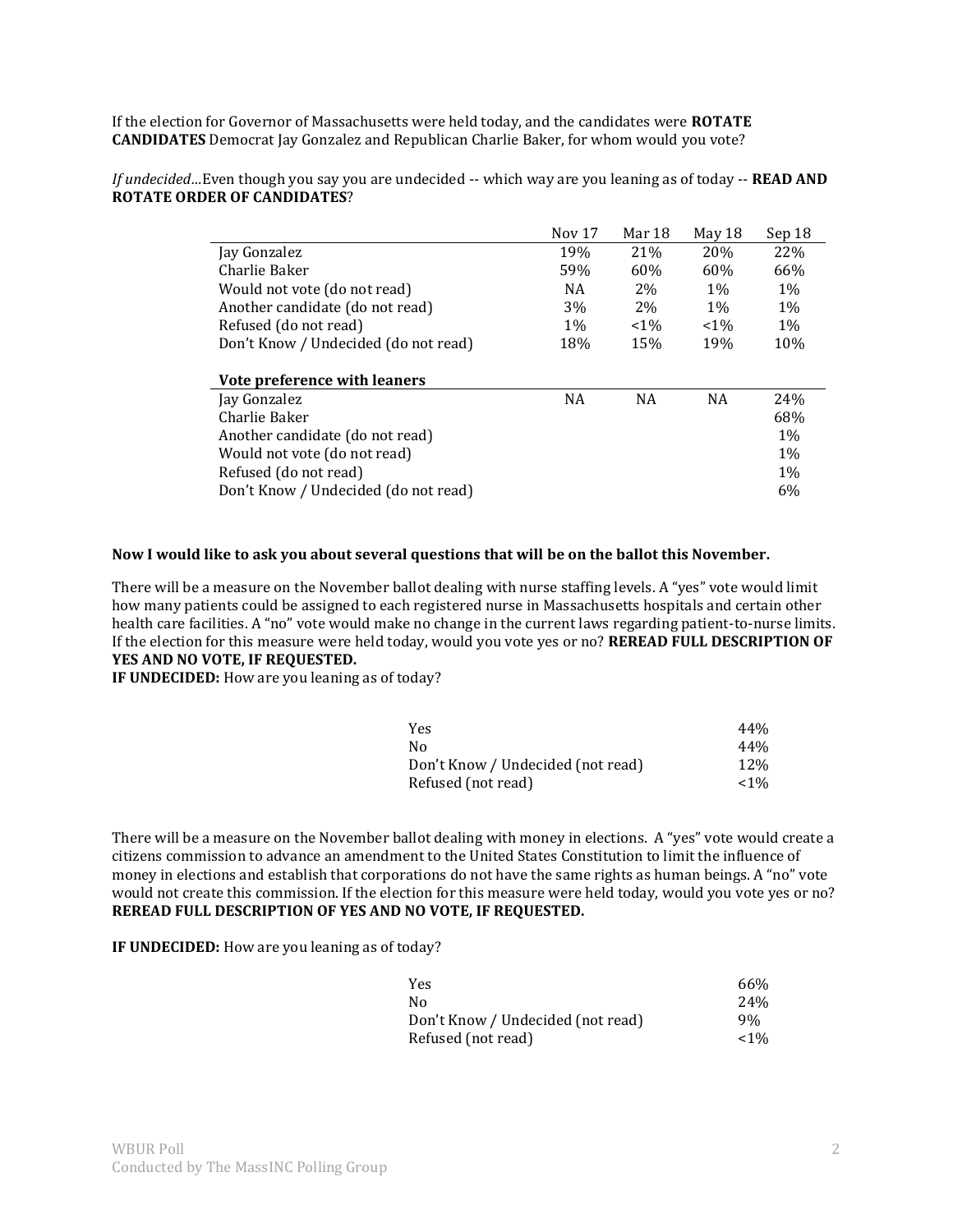There will be a measure on the November ballot asking voters to approve a 2016 state law dealing with public accommodations for transgender people. A "yes" vote would keep in place the current law, which prohibits discrimination on the basis of gender identity in places of public accommodation. A "no" vote would repeal this provision of the public accommodation law. If the election for this measure were held today, would you vote yes or no? **REREAD FULL DESCRIPTION OF YES AND NO VOTE, IF REQUESTED.** 

**IF UNDECIDED:** How are you leaning as of today?

| Yes                               | 71%   |
|-----------------------------------|-------|
| N٥                                | 21%   |
| Don't Know / Undecided (not read) | 8%    |
| Refused (not read)                | $1\%$ |

Just to be clear, do you think transgender people should be allowed to use public accommodations consistent with their gender identities, or not?

| Yes they should                   | 68% |
|-----------------------------------|-----|
| No they should not                | 21% |
| Don't Know / Undecided (not read) | 10% |

In your view, has **READ FIRST** been have been too critical of Donald Trump since he became president, not critical enough, or handled the situation appropriately?

|                     |          |                 |               | Don't   |
|---------------------|----------|-----------------|---------------|---------|
|                     | Too      | Not critical    | Handled       | Know /  |
| <b>ROTATE ORDER</b> | critical | enough          | appropriately | Refused |
| Charlie Baker       | 10%      | 31 <sup>%</sup> | 46%           | 12\%    |
| Elizabeth Warren    | 36%      | 12%             | 45%           | 7%      |

In your view, does Governor Charlie Baker tend to take positions more similar to the Democratic Party or to the Republican Party?

| Democratic party                         | 34%        |
|------------------------------------------|------------|
| Republican party                         | <b>29%</b> |
| Both / neither / somewhere in the middle | 21%        |
| Don't Know / Undecided (not read)        | 16%        |

Charlie Baker endorsed the full Republican slate of statewide candidates in Massachusetts, including Senate candidate Geoff Diehl. Geoff Diehl was also Donald Trump's co-chair in 2016. Does hearing the Charlie Baker has endorsed Geoff Diehl make you **READ AND ROTATE FIRST 2 OPTIONS** or does it make no difference in your vote?

| More likely to vote for Baker     | 13% |
|-----------------------------------|-----|
| Less likely to vote for Baker     | 28% |
| Makes no difference               | 55% |
| Don't Know / Undecided (not read) | 4%  |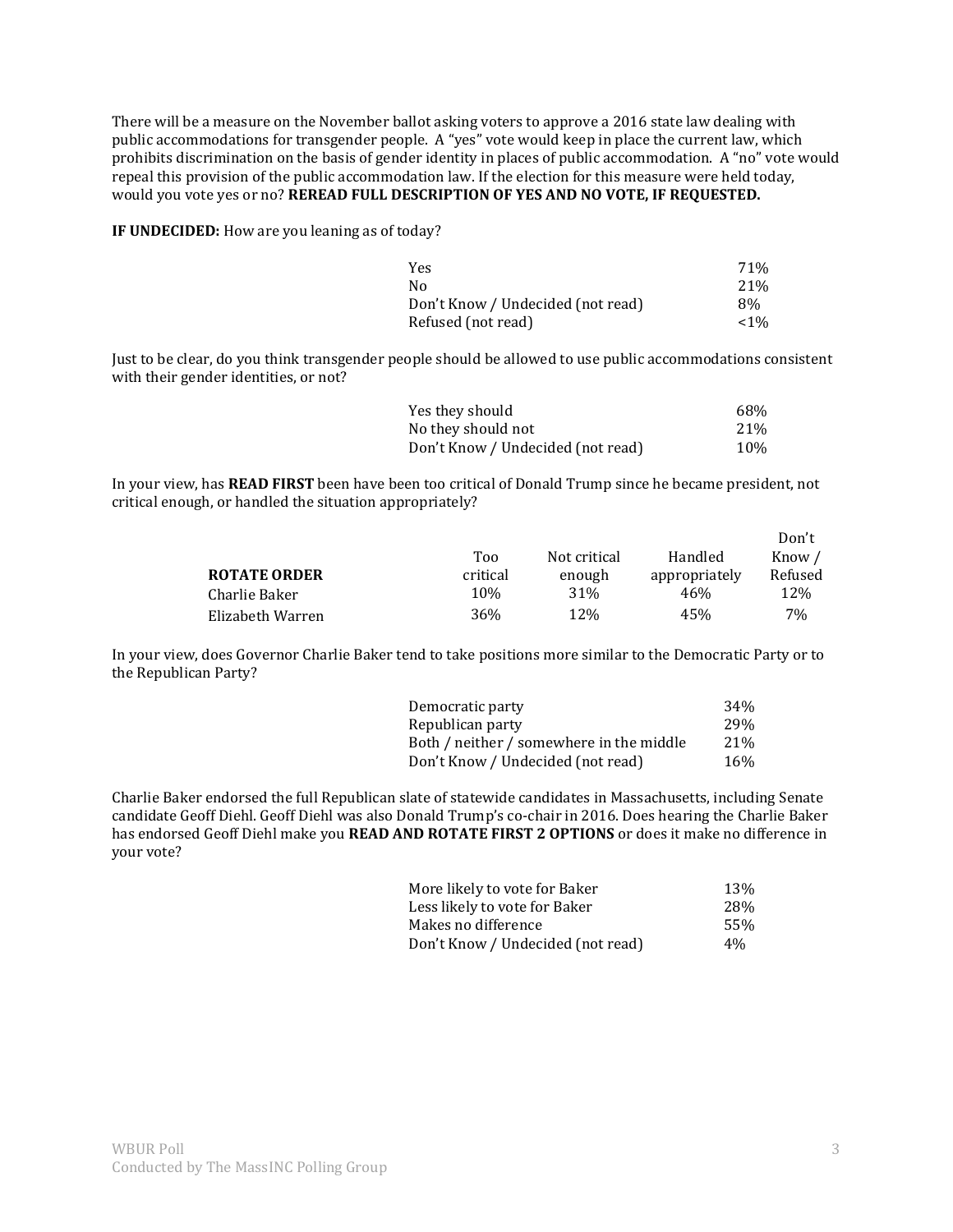In thinking about future energy needs, which of these energy sources do you think we should rely on more and which should we rely on less here in Massachusetts? **READ FIRST ITEM.** How about **READ NEXT? REPEAT QUESTION IF NECESSARY** 

|                      |      |              |              | Same amount   | Don't Know / |
|----------------------|------|--------------|--------------|---------------|--------------|
| <b>ROTATE ORDER</b>  | Date | Rely on more | Rely on less | (do not read) | Refused      |
|                      | 2018 | 84%          | 11%          | 2%            | 2%           |
| Solar power          | 2015 | 84%          | 10%          | 5%            | 2%           |
|                      | 2011 | 88%          | 8%           | 1%            | 3%           |
|                      | 2018 | 80%          | 13%          | 3%            | 4%           |
| Wind power           | 2015 | 77%          | 13%          | 6%            | 4%           |
|                      | 2011 | 87%          | 10%          | 1%            | 2%           |
|                      | 2018 | 67%          | 14%          | 6%            | 13%          |
| Hydro-electric power | 2015 | 62%          | 15%          | 8%            | 15%          |
|                      | 2011 | N/A          | N/A          | N/A           | N/A          |
|                      | 2018 | 42%          | 41%          | 10%           | 6%           |
|                      | 2015 | 50%          | 31%          | 14%           | 5%           |
| Natural gas          | 2011 | 66%          | 25%          | 6%            | 3%           |
|                      | 2018 | 24%          | 61%          | 6%            | 8%           |
| Nuclear Power        | 2015 | 24%          | 58%          | 11%           | 7%           |
|                      | 2011 | 33%          | 58%          | 2%            | 7%           |
|                      | 2018 | 16%          | 70%          | 10%           | 5%           |
| Oil                  | 2015 | 14%          | 69%          | 14%           | 4%           |
|                      | 2011 | 15%          | 82%          | 1%            | 2%           |
|                      | 2018 | 14%          | 78%          | 5%            | 3%           |
| Coal                 | 2015 | 10%          | 76%          | 9%            | 5%           |
|                      | 2011 | 22%          | 71%          | 1%            | 6%           |

*Historical data from MPG 2nd Quarter 2011 Omnibus Poll, 2015 WBUR poll of MA registered voters.* 

Now I'm going to mention some specific aspects of the infrastructure here in Massachusetts. Please rate the condition of each one using a scale of excellent, good, fair, or poor. First, **READ FIRST.** How about **READ NEXT**? **REPEAT QUESTION STEM AND SCALE ONLY AS NEEDED.** 

|                                                           |           |      |                 |      | Don't Know |
|-----------------------------------------------------------|-----------|------|-----------------|------|------------|
| <b>ROTATE ORDER</b>                                       | Excellent | Good | Fair            | Poor | Refused    |
| Roads in your neighborhood                                | 5%        | 31%  | 34%             | 30%  | 1%         |
| Highways and bridges                                      | 3%        | 23%  | 41%             | 32%  | 2%         |
| The pipes carrying natural gas to<br>homes and businesses | 3%        | 16%  | 27%             | 41%  | 13%        |
| The electric grid                                         | 8%        | 42%  | 33%             | 12%  | 6%         |
| The MBTA system                                           | $1\%$     | 19%  | 32%             | 32%  | 16%        |
| The water system                                          | 10%       | 46%  | 29 <sub>%</sub> | 11%  | 4%         |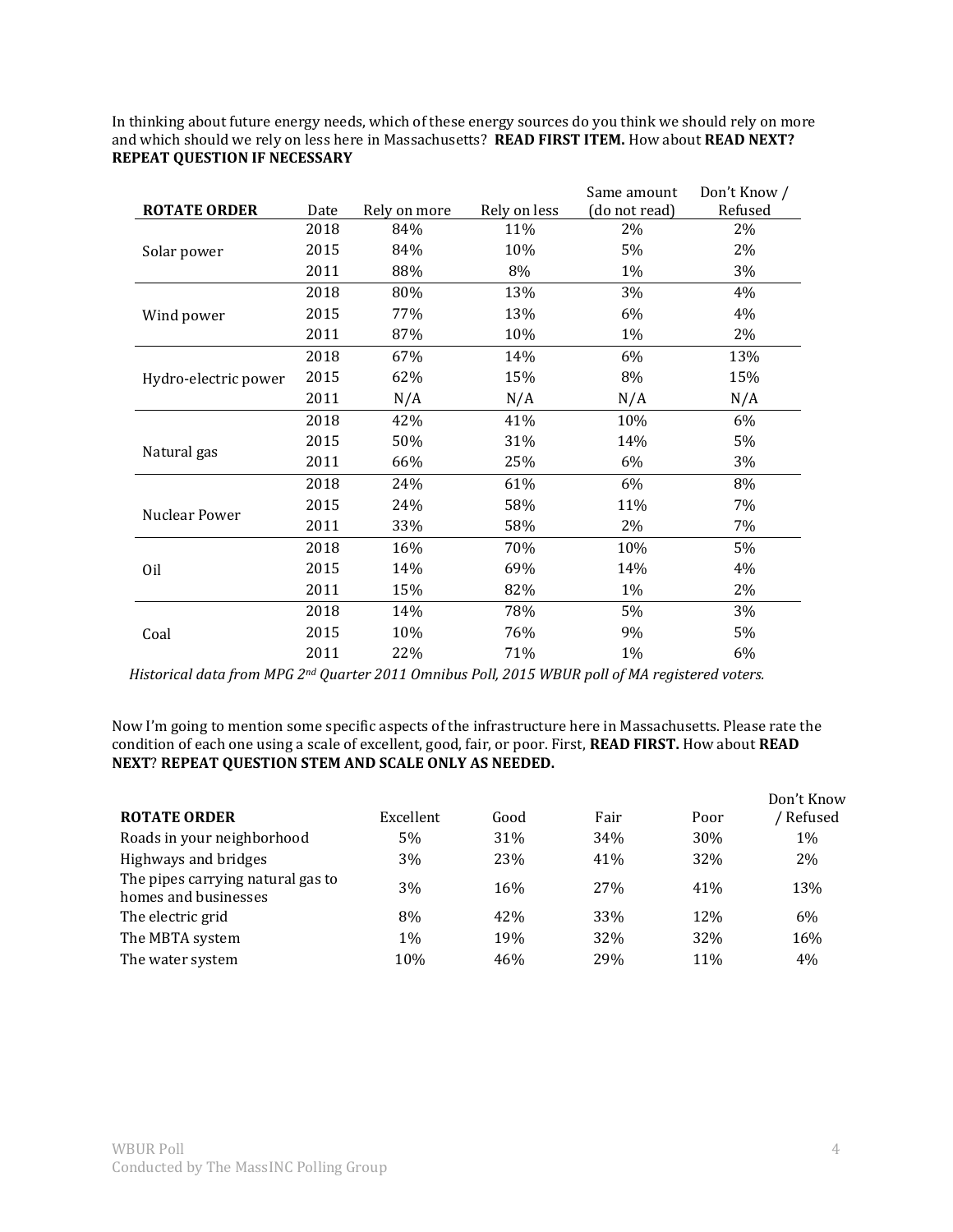Is the Massachusetts state government spending **READ AND ROTATE** on infrastructure projects like the ones we just discussed?

| Too much                          | $4\%$ |
|-----------------------------------|-------|
| Not enough                        | 70%   |
| The right amount                  | 17%   |
| Don't Know / Undecided (not read) | 9%    |